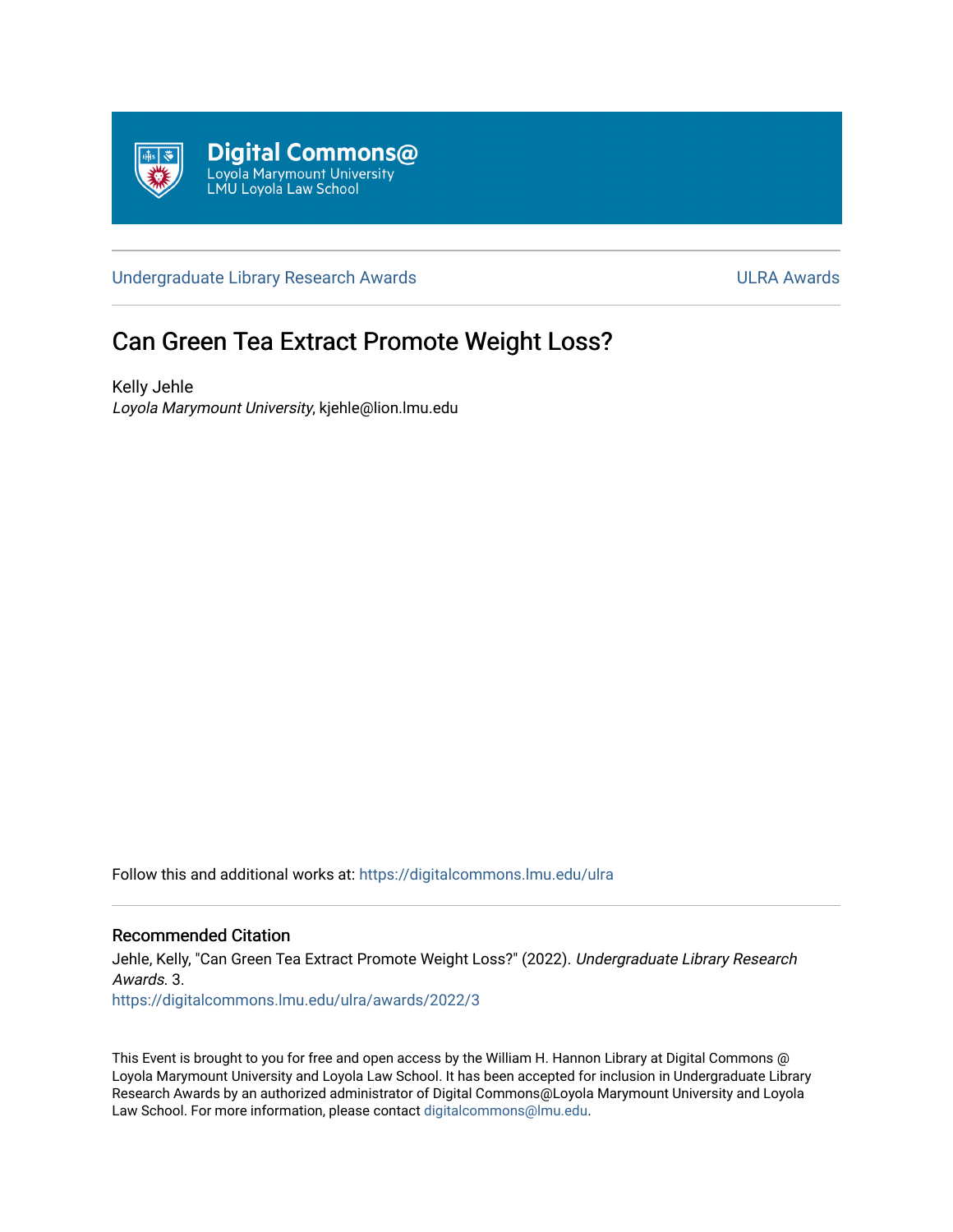Can Green Tea Extract Promote Weight Loss? HHSC 430 3 May 2021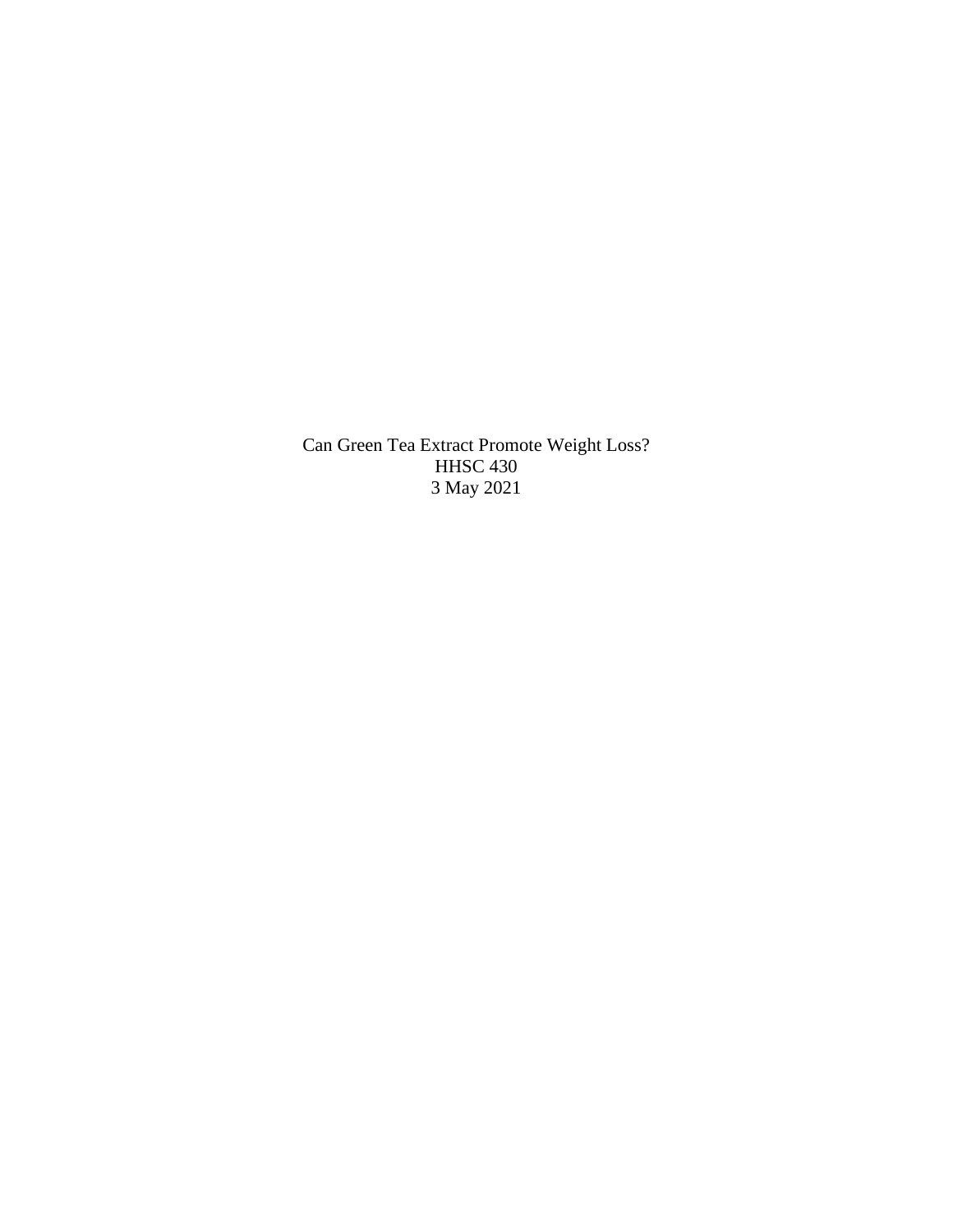Green tea extract (GTE) is used in energy and pre-workout drinks due to its advertised effects of burning fat and boosting metabolism. Celsius Live Fit is a fitness drink and dietary supplement that claims to provide healthy energy, accelerate metabolism, and burn body fat during a workout. The key ingredients within this thermogenic drink are green tea leaf extract, caffeine, and ginger extract. The ingredients in these drinks may be successful in improving metabolic and thermogenic adaptations in the body (Lockwood et al., 2010). Thermogenic drinks may increase resting energy expenditure (REE), respiratory exchange ratio (RER), and glycerol appearance, an indication of the rate of lipolysis (a higher glycerol appearance reflects an increased breakdown of fat), which could lead to improvements in body composition overtime (Dalbo et al., 2008). The purpose of this research paper is to explore the effects of GTE on metabolism and weight loss. Many studies have explored the effects of combining GTE and exercise on health outcomes such as improvements in body composition, fat oxidation during exercise, and anti-inflammatory and metabolic markers.

# **Green Tea Extract**

GTE is a popular dietary supplement that is derived from green tea plant leaves. Important components that make up green tea leaves are polyphenols, caffeine, amino acids, minerals, vitamins, and enzymes (Senanayake, 2013). Polyphenols are secondary metabolites that carry one or more hydroxyl groups and are known for their antioxidant properties and prevention of chronic diseases (Scalbert, Johnson, & Saltmarsh, 2005). Catechins, a group of polyphenols, more specifically flavonoids, which make up a substantial portion of green tea leaves and are found to be responsible for many of the benefits that accompany ingestion of green tea or GTE (Senanayake, 2013). The four main catechins that exhibit beneficial effects on factors relating to obesity are epigallocatechin-3-gallate (EGCG), epicatechin-3-gallate,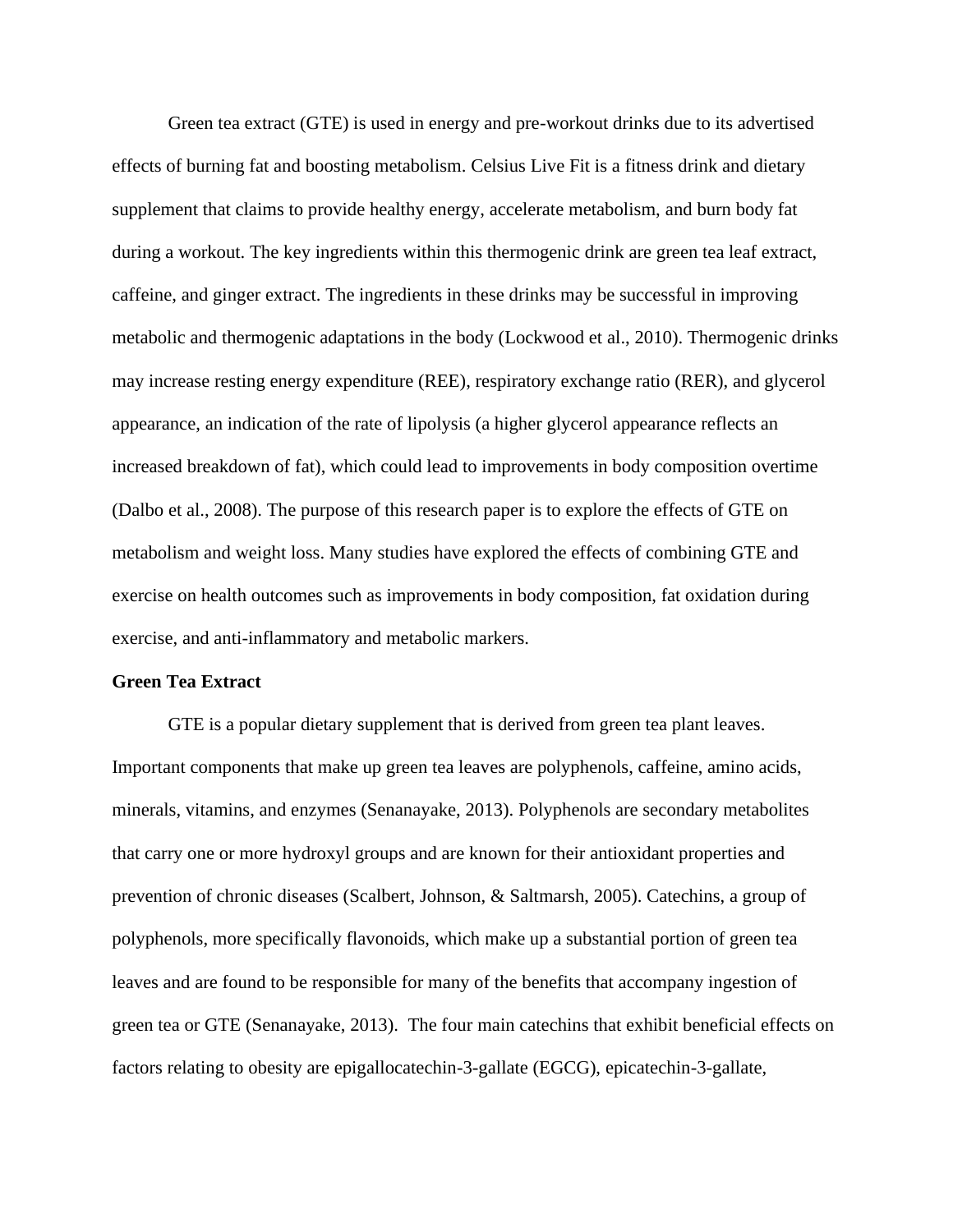epigallocatechin (EGC), and epicatechin (Hodgson, Randell & Jeukendrup, 2013). The components that make up green tea leaves can be consumed via a GTE capsule, drink infused with GTE or by simply drinking green tea. Green tea is unfermented and is made by inactivating polyphenol oxidase via heat or steam in fresh leaves which inhibits catechin oxidation. Following this, the leaves are rolled, dried, and then packaged in tea bags, which are later soaked in hot water to make tea (Senanayake, 2013). GTE, on the other hand, is obtained by extracting water from green tea leaves. The extract can then be infused into drinks like Celsius, or added into capsules, which are then ingested (Kaur et al., 2008).

# **Effects of GTE at Rest**

One of the benefits of ingesting GTE is its positive effect on metabolic processes in the body. GTE ingestion has been linked to increases in energy expenditure and a greater contribution of fat oxidation to total energy expenditure. A study by Hodgson et al. (2013) explored the effects of GTE supplementation at rest and during exercise. In this randomized, double-blind, parallel research study, it was hypothesized that there would be an increase in lipolysis at rest. Participants (27 males that were overall healthy and physically active) were divided into two groups, a GTE group (1200 mg catechins, 240 mg caffeine/day) and a placebo group (Hodgson et al., 2013); the drink was consumed for seven days. After seven days, the effect of GTE on participants was determined to increase metabolic processes at rest. Results showed positive changes such as a notable increase in lipolysis (increase in glycerol, reduction in TAGs, increased fat oxidation and increase in 3-hydroxybutrate), glycolysis (increase in lactaldehyde), and tricarboxylic acid cycle (increase in citrate) as well as reduced Cori cycle (reduction in alanine), amino acid catabolism (reduction in urea and creatine). This suggests GTE is capable of body composition changes like weight loss, but due to the brevity of the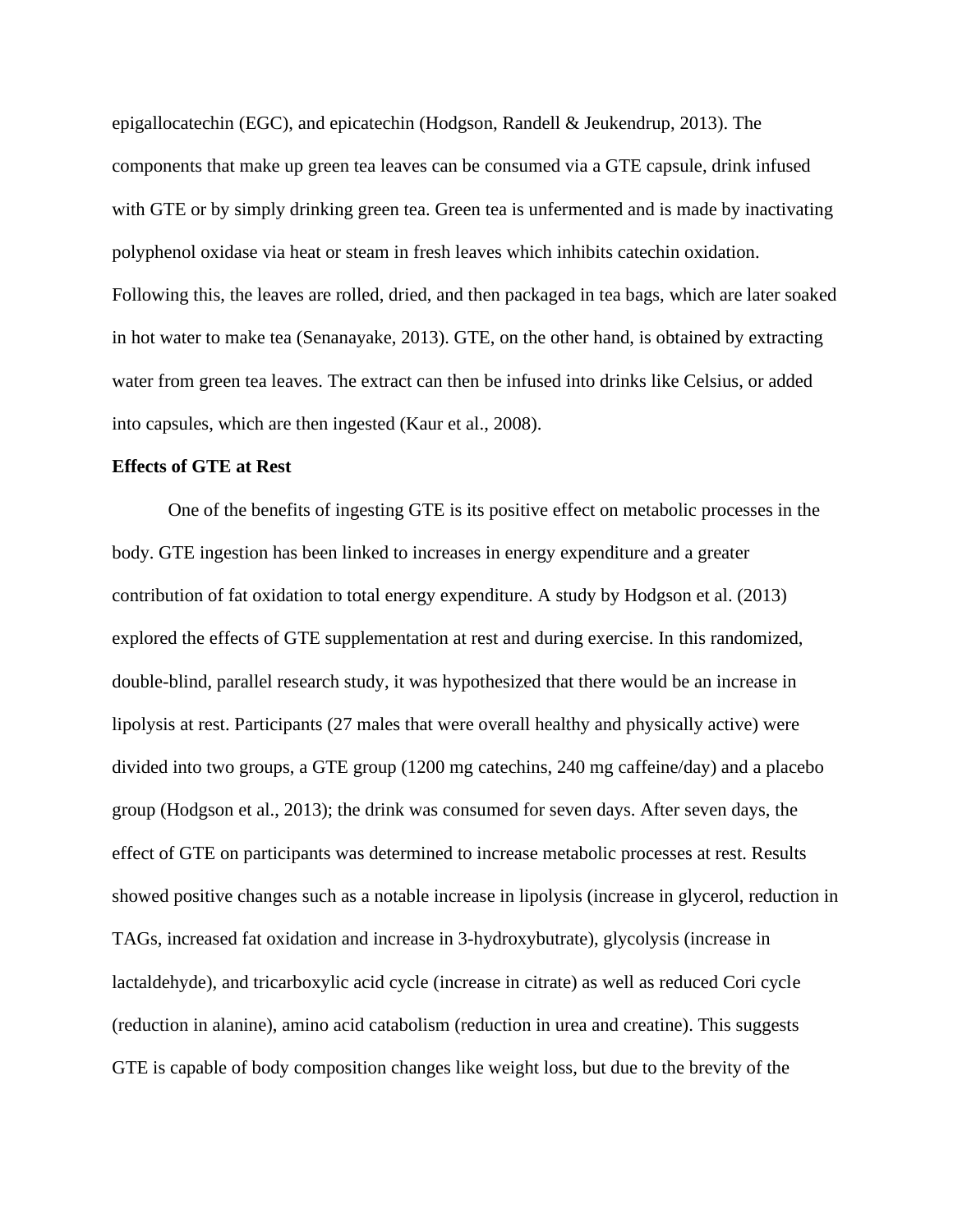research intervention, significant changes in weight could not be observed (Hodgson et al., 2013). These results lead to the conclusion that GTE, even at rest, is capable of inciting favorable changes in energy expenditure and fat oxidation.

## **Effects of GTE and Exercise**

Though GTE is capable of altering metabolic functioning at rest, these changes are further enhanced when GTE supplementation is combined with exercise. A study by Bagheri et al. (2019) explored the anti-inflammatory effects of GTE and endurance exercise on fat loss over an eight-week period. Obesity seems to be a growing problem in the modern world which leads to an increased risk of chronic diseases such as diabetes mellitus, metabolic syndrome, and cardiovascular diseases. A way to combat this is through the promotion of endurance exercise which has been found to lower pro-inflammatory biomarkers and produce an anti-inflammatory effect (Bagheri et al., 2019). This research aimed to explore the effect of combining endurance training and GTE in inactive, overweight women. In this randomized, double-blind study, 30 participants were assigned to one of three intervention groups [endurance training + placebo  $(ET+P)$ , endurance training + GTE (ET+GTE) (GTE capsule: 500 mg, ~75% polyphenol catechins and 15 mg caffeine), and the control group – no exercise]. These participants were overweight, sedentary (did not engage in exercise for at least 6 months before the study) women (38.36+ 3.16 years) who were healthy, not taking supplements or medications, and did not report any alcohol consumption (Bagheri et al., 2019).

In the Bagheri et al. (2019) intervention, GTE supplementation and endurance exercise differed between groups to observe effects on anthropometric measurements and plasma levels of inflammatory mediators (adiponectin, irisin, interleukin 6 (IL-6), tumor necrosis factor-a (TNF-a), and high-sensitivity C-reactive protein (hs-CRP)). Inflammatory mediators can be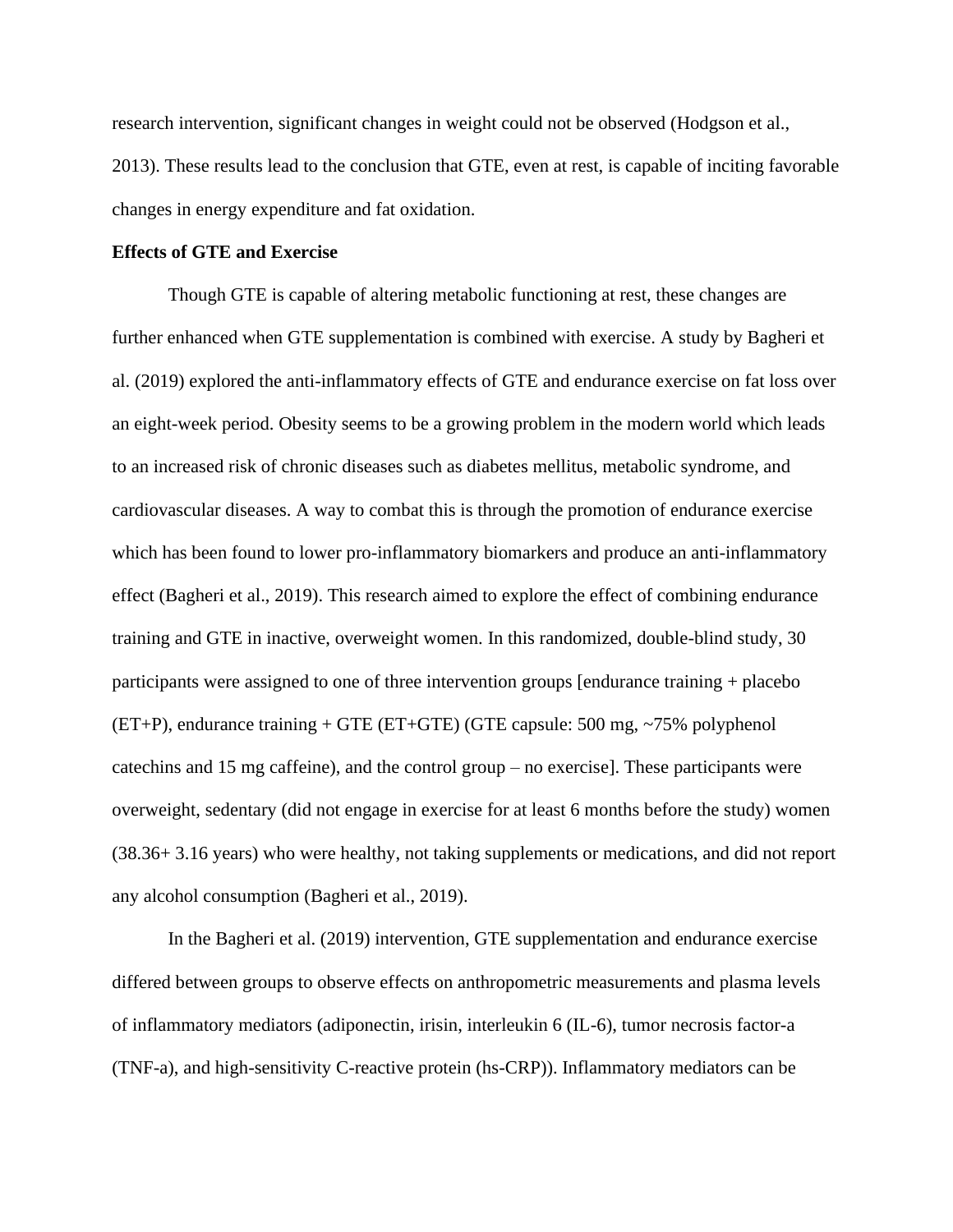indicative of adverse metabolic functioning and obesity, as an imbalance in anti-inflammatory and pro-inflammatory cytokines and adipokines can result from excess adipose tissue (Bagheri et al., 2019). Measures used to analyze results were the following: body weight on a digital scale, height with a medical sampler, body mass index (BMI), waist circumference, waist to hip ratio (WHR), and body fat percentage (BFP) using a multi-frequency bioelectrical impedance device were measured. Blood samples after fasting were obtained from the cubital vein to measure IL-6, TNF-a, irisin, adiponectin, and hs-CRP concentrations with the use of an enzyme-linked immunosorbent assay (Bagheri et al., 2019).

Bagheri et al. (2019) found that both exercise interventions significantly decreased body weight, BMI, BFP, and WHR, but the results of the group that received GTE were significantly greater than the placebo group  $(P<0.001)$ . As a result of the intervention, participants experienced a reduction in weight, BMI, BFP and WHR (Table 1). Additionally, the exercise interventions significantly increased adiponectin and decreased hs-CRP; again, these changes were greater in the GTE group when compared to the placebo  $(P<0.05)$ . There was no significant change observed in plasma levels of irisin and TNF-a in any group (Bagheri et al., 2019). The results of this research study indicate that combining GTE supplementation and endurance exercise is successful in increasing body composition changes as well as changes in antiinflammatory and metabolic markers.

| Variables                                    | $ET+P$ | $ET+GTE$ |
|----------------------------------------------|--------|----------|
| Average Reduction in Weight (kg)             | 1.61   | 2.27     |
| Average Reduction in BMI ( $\text{kg/m}^2$ ) | 0.64   | 0.84     |
| Average Reduction in BFP                     | 2.73%  | 4.48%    |
| Average Reduction in WHR (m)                 | 0.01   | 0.02     |

Table 1. Results of Exercise Interventions in the Bagheri et al. (2019) Intervention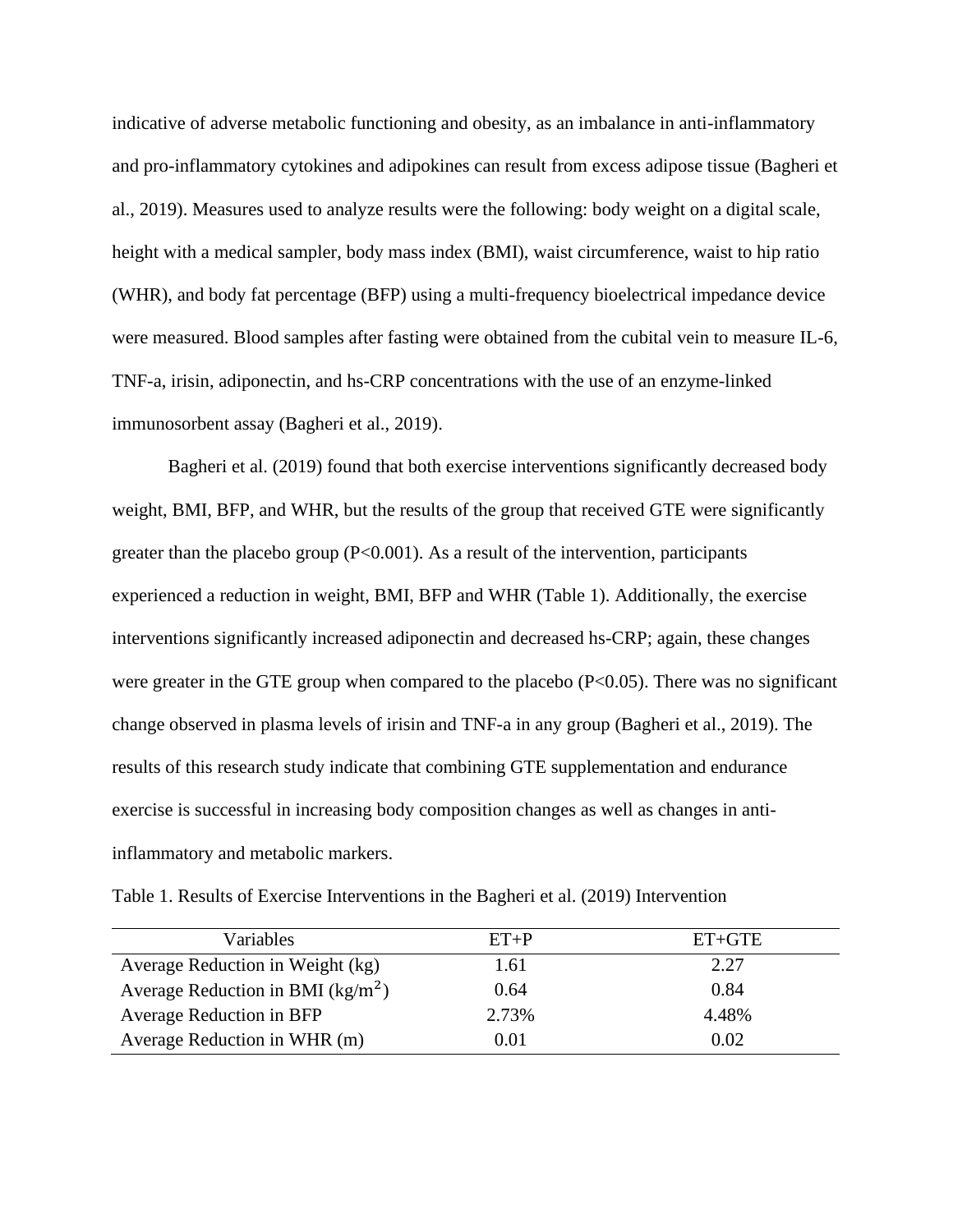A comparable study by Dalbo et al. (2008) studied changes in energy expenditure and markers of lipolysis in response to ingesting a thermogenic drink, Celsius. The need for this study stemmed from data implicating that 31% of those living in the United States are obese and double that percentage, 65%, are considered overweight (Dalbo et al., 2008). Previous research found that thermogenic drinks are successful in promoting weight loss, burning more calories and fat, and increasing energy levels due to ingredients such as caffeine, catechins (found in GTE), and neurostimulants but there is a lack of research on thermogenic drinks and energy expenditure and circulating markers of lipolysis. Given this information, Dalbo et al. (2008) aimed to examine resting energy expenditure (REE) and markers of lipolysis in response to drinking a thermogenic drink such as Celsius (Dalbo et al., 2008). In this single-blind study, participants were assigned to either a placebo group or a thermogenic drink (TD) group based on age and fat-free mass. Participants in this research included 30 college-aged males and 30 college-aged females who were overall healthy. At the beginning of the study, anthropometric measures, body composition, REE, respiratory exchange ratio (RER), venous blood samples, glycerol analysis, and free fatty acid analysis were completed (Dalbo et al., 2008). During the intervention, participants consumed 336mL of either the TD or a non-caloric noncaffeinated placebo. After consuming the respective beverage, REE and RER were measured at 60-, 120-, and 180-minutes post-consumption, and serum glycerol and FFA concentrations were measured at 30-, 60-, 120-, and 180-minutes post-consumption. The results of this study demonstrated the success of thermogenic drinks in increasing REE when compared to the placebo ( $p=0.004$ ), meaning that participants that drank the thermogenic drink rather than the placebo burned more calories at rest. Additionally, free fatty acid concentrations were significantly increased after consuming a thermogenic drink ( $p=0.001$ ), but glycerol concentrations were not significantly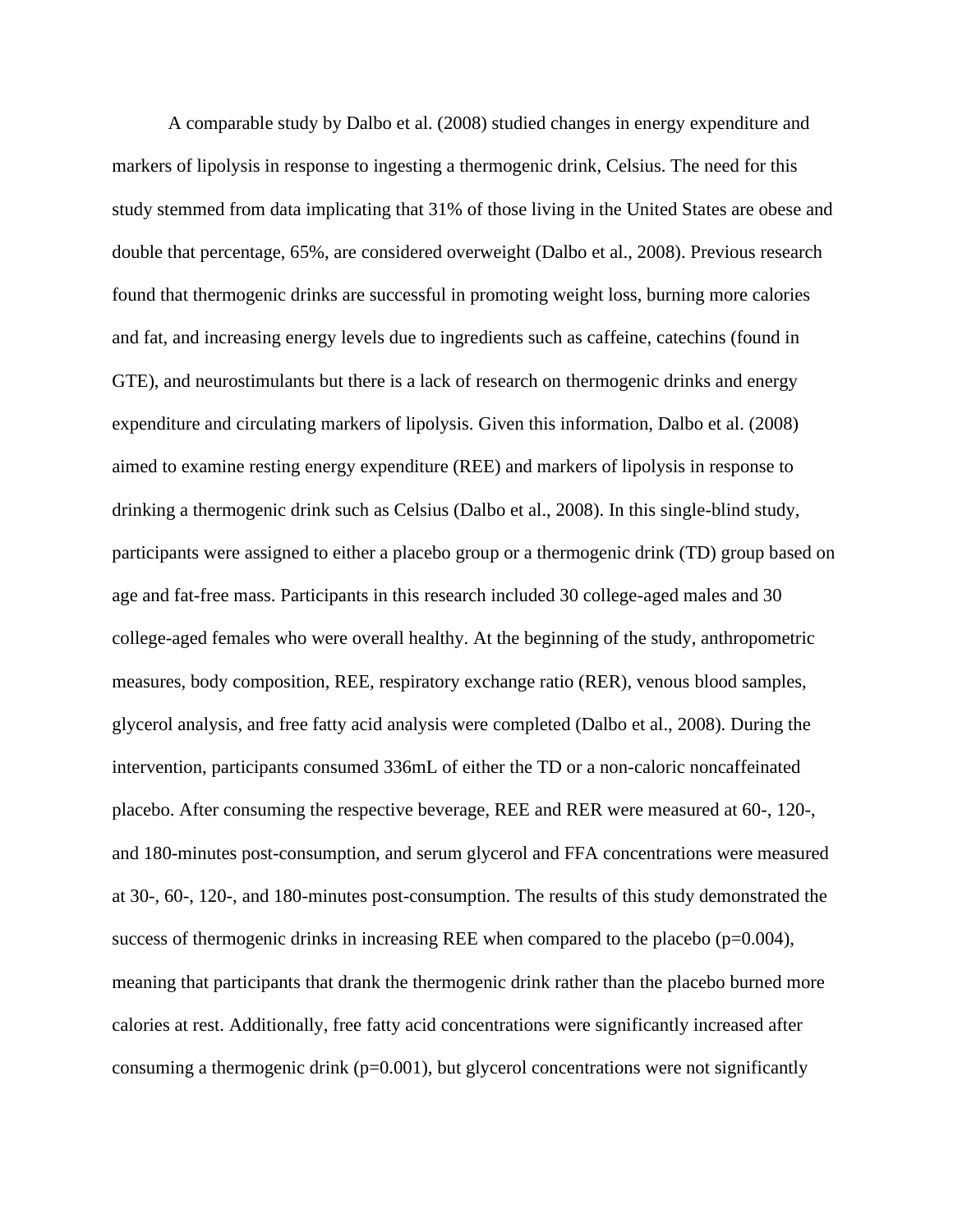impacted (decreased) by ingesting the thermogenic drink  $(p=0.18)$  (Dalbo et al., 2008). The results of the Dalbo et al., 2008 research indicate that thermogenic drinks, and therefore GTE, are successful in improving resting energy expenditure and free fatty acid levels. Though results are promising, a problem that arose with these results is the fact that the safety and efficacy of ingesting thermogenic drinks daily over an extended period of time are unknown (Dalbo et al., 2008).

In response to Dalbo et al. (2008), Lockwood et al. (2010) launched a study to examine the safety and efficacy of thermogenic drinks that are successful in improving physiological responses to exercise. This research aimed at analyzing body composition, cardiorespiratory fitness & health, body strength, safety, and mood in response to aerobic and resistance exercise (5 days/week) and ingestion of Celsius, a thermogenic drink, containing GTE (Lockwood et al., 2010). In this randomized, double-blind study, participants were assigned to one of four groups [energy drink + exercise (EX-A), energy drink only (NEX-A), placebo + exercise (EX-B), and placebo only (NEX-B)]. Participants included 40 sedentary (engage in physical activity for <30 minutes/week), adult men (18-45 years old) that were overall considered healthy, but data from only 37 subjects were analyzed due to issues that arose during the intervention period. (Lockwood et al., 2010). During the intervention, participants ingested one drink/day (placebo or Celsius) for 10 weeks. Celsius includes 200mg of caffeine and ~180mg of GTE, while the placebo was canned identically and tasted the same with the same total energy, but no active ingredients that are found in Celsius. The exercise groups were supervised by trainers or specialists; they participated in aerobic exercise for three days per week and resistance training for two days per week, then kept track of their progress on a workout card. Food logs were used to analyze the nutritional habits of participants. Additionally, body composition,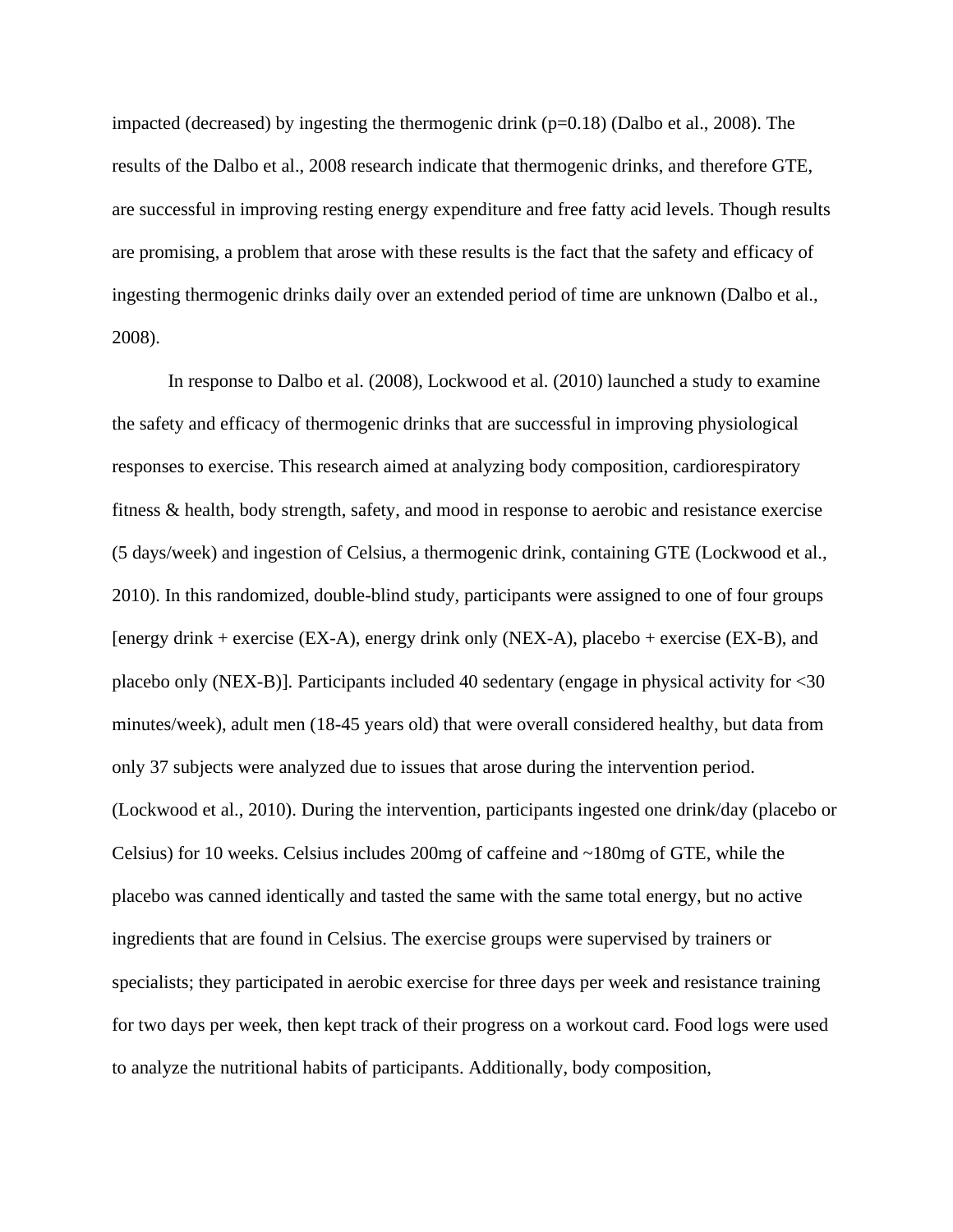cardiorespiratory and strength measurements were taken, clinical safety of thermogenic drinks was tested, and mood assessments were completed (Lockwood et al., 2010). Results showed that consuming Celsius before moderate-intensity exercise improved body composition by decreasing body fat, increasing lean muscle, and improving cardiorespiratory function and health, as well as improving endurance performance without a significant effect on mood. Participants in EX-A experienced a significantly greater reduction in fat mass (11.32%) and percent body fat (8.64%)  $(p<0.05)$  when compared to EX-B (fat mass reduction = 0.57%; percent body fat reduction = 1.12%) and NEX-B (fat mass reduction = 0.42%; percent body fat reduction = 0.74%). Different from the Dalbo et al. (2008) study, the Lockwood et al. (2010) research also found that consuming thermogenic drinks over a prolonged time is determined to be safe, but also stated that without exercise thermogenic drinks do not have a significant effect on body composition after 10 weeks of ingestion each day (Lockwood et al., 2010). One of the most important takeaway messages from this research is that thermogenic drinks are successful in improving body composition and functioning when ingested prior to exercise.

Additional evidence supporting the effects of GTE and exercise is presented in Ichinose et al. (2011) which reported that whole-body fat use during exercise is increased when GTE supplementation and moderate-intensity exercise are combined (Ichinose et al., 2011). Participants in this study included 12 overall healthy males (age: 23+2 years, height: 172+5cm, weight: 67.3+4.6kg, BMI: 22.9+1.5kg/m2, peak oxygen consumption (VO2peak): 3.41+0.29L/min, ventilation threshold (VT): 1.94+0.24L/min, maximal heart rate (HRmax): 192+11 beats per minute (bpm)). Participants were randomly placed into either a placebo group or a GTE group (572.8mg catechin, 76.7mg caffeine). Participants exercised on a cycle ergometer for 60 min/day, 3 days/week, for 10 weeks (Ichinose et al., 2011). The major finding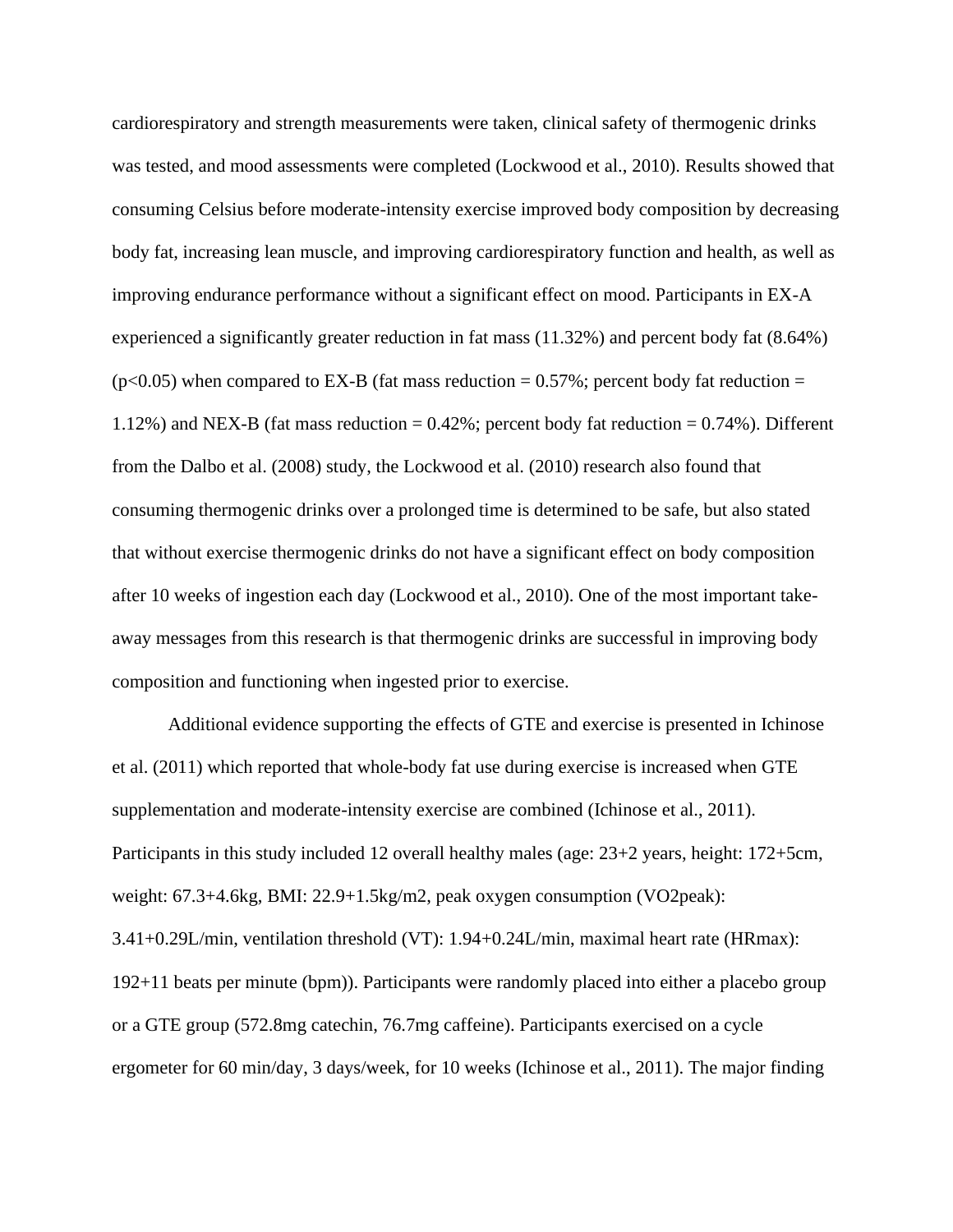in this research was the hastening of reducing respiratory exchange ratio by GTE supplementation, in comparison to exercise alone. Additionally, carbohydrate oxidation during exercise was significantly lower in the GTE group after training  $(p<0.05)$ , indicating an increase in fat oxidation during exercise (Ichinose et al., 2011). These results show that exercise, when combined with GTE supplementation, is successful in increasing fat oxidation throughout the body further supporting the benefits of GTE on body composition.

A final study that supports the benefits of the combination of GTE and exercise is by Venables et al. (2008) which aimed to determine the effect of GTE in conjunction with moderate-intensity exercise on glucose tolerance and fat oxidation. In this crossover study, 12 overall healthy males (age:  $26 \pm 2$  years; weight:  $75.1 \pm 3.2$  kg; BMI:  $23.9 \pm 0.8$  kg/m2; maximal oxygen consumption (VO2max):  $50.9 \pm 2.1$  mL/kg · min) participated in study A and study B, with at least one week in between trials (Venables et al., 2008). In study A participants exercised at 50% of their maximal workload; in study B participants were assessed by an oral-glucosetolerance test. Prior to the interventions, participants either took a GTE supplement (340mg polyphenols and 136mg EGCG) or a placebo. (Venables et al., 2008). The main findings from this research state that GTE is successful in increasing fat oxidation when combined with moderate-intensity exercise.

#### **Amount of GTE Needed to Cause Effect**

Ingestion of GTE has shown promising benefits in relation to anti-obesity factors and body composition, but this intake must meet requirements to have an effect. Research over time has used varying amounts of GTE supplementation to have an effect on participants. The key aspects to be considered when ingesting GTE are catechin content and caffeine content. Hodgson et al. (2013) supplemented with 1200mg catechins and 240mg caffeine/day; Bagheri et al. (2019)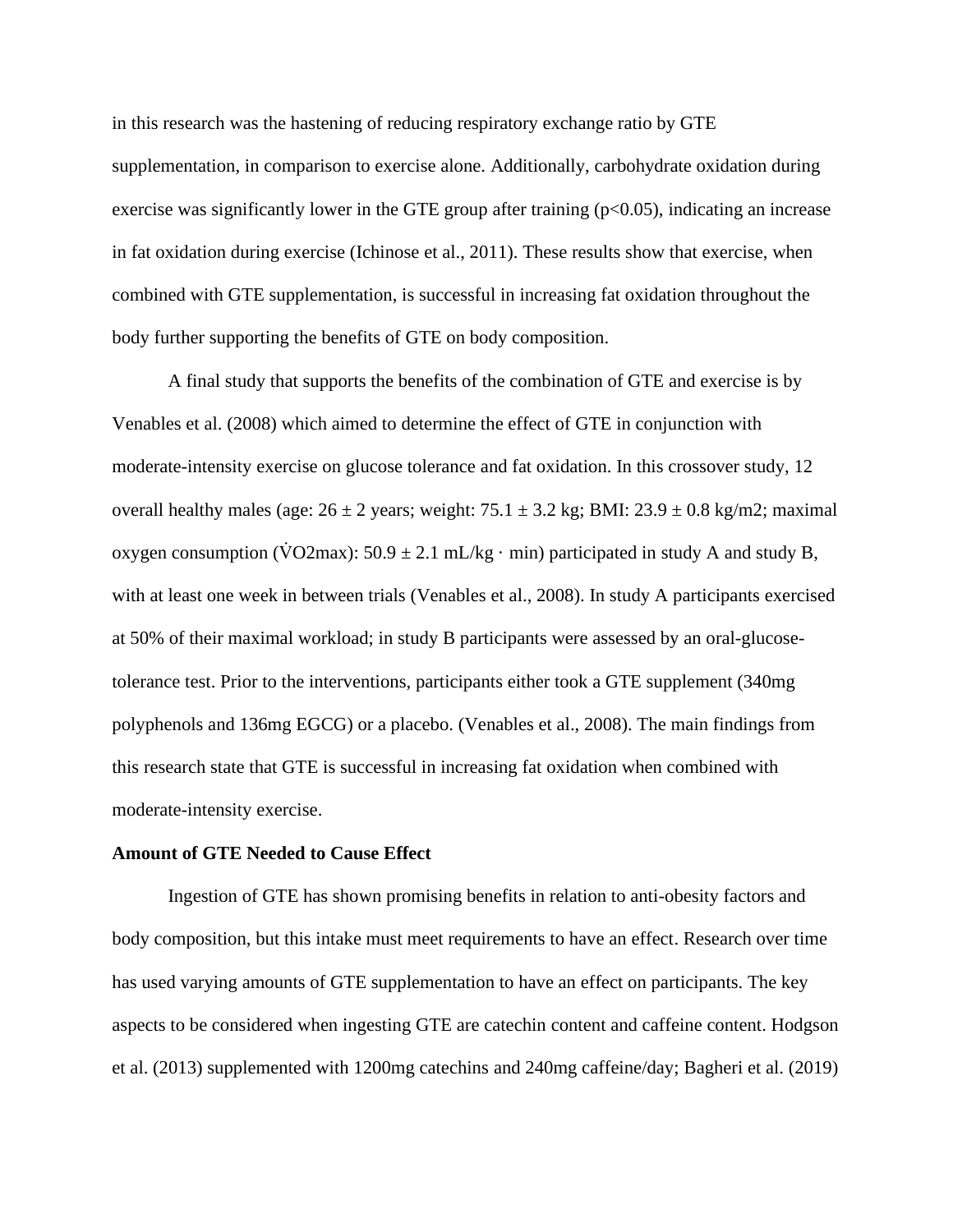supplemented with a 500mg GTE capsule, made up of ~75% polyphenol catechins and 15 mg caffeine; Dalbo et al. (2008) supplemented with 336 mL of thermogenic drink, containing both caffeine (200mg) and GTE (15% EGCG); similarly, Lockwood et al. (2010) supplemented with one Celsius drink, containing both caffeine (200mg) and GTE (15% EGCG); finally, Ichinose et al. (2011) supplemented with 572.8mg catechin and 76.7mg caffeine. Though the supplementation between studies varies, each research study had positive results due to GTE supplementation. Hodgson, Randell & Jeukendrup (2013) compared various studies to better determine the amount of GTE needed to produce desirable results. Research found that usually, a standard cup of green tea contains 100 to 300mg catechins as well as 50 to 90mg of caffeine. GTE supplement, on the other hand, usually contains on average around 200mg of catechin and 6mg of caffeine per capsule (Hodgson, Randell, & Jeukendrup, 2013).

The amount of catechins and caffeine present will vary depending on the method of GTE ingestion (drinking green tea, GTE capsule, or thermogenic drink with GTE), but the effect may be different depending on the intake duration. Short-term effects (within 24 hours) on resting metabolism were seen through supplementation of 270mg/d of EGCG and 150mg/day of caffeine (Dulloo et al., 1999). Further supporting these findings, Berube-Parent et al. (2005) found that GTE supplementation increased energy expenditure at rest over a short period, but a ceiling effect was observed at 270mg/day of ECGC (Berube-Parent et al., 2005). Results are still not definite, but it can be concluded that around 300mg of catechins within GTE are needed to observe a short-term effect on resting metabolism (Hodgson, Randell, & Jeukendrup, 2013). Similar results were also seen on resting metabolism over longer periods (12 weeks), though supplementation was higher at 750mg/d of catechins. It was found that over longer periods of time, higher doses of catechins (593mg/day versus 78mg/d) were more successful in improving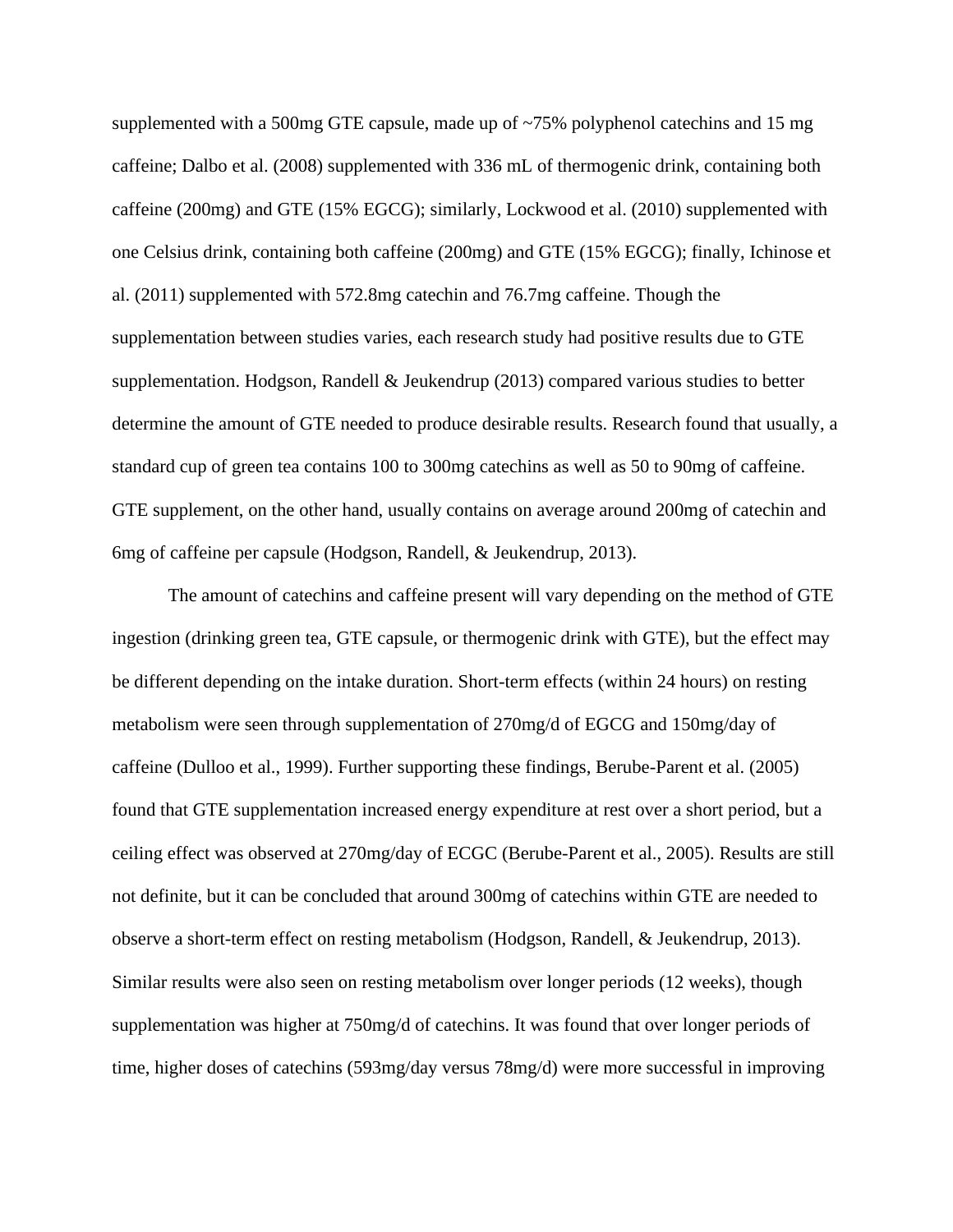resting metabolism (Hodgson, Randell, & Jeukendrup, 2013). Shorter versus longer-term effects of GTE on fat metabolism during exercise has not been studied as intensely, but most results indicate some improvement in metabolic processes when exercise is combined with GTE; though further research is warranted (Hodgson, Randell, & Jeukendrup, 2013).

## **Factors that Influence GTE**

GTE has been found to be successful in increasing metabolism and fat oxidation in multiple studies but there are variables that can influence this effect of GTE. To start, the bioavailability and bioactivity of catechins are an important factor in the efficacy of GTE supplementation. Enough biologically active catechins must be introduced to the body to exhibit the benefits of GTE (Hodgson, Randell, & Jeukendrup, 2013). Additionally, when conducting research, to continue to adequately test the effect of GTE on participants, methods of measuring fat oxidation must be reproducible and extremely sensitive. Another factor that should be considered when interpreting results is differences in clinical populations as participant demographics, such as ethnicity may lead to differences in the observed efficacy of GTE (Hodgson, Randell, & Jeukendrup, 2013).

# **Adverse Effects of GTE**

Although there are many positives to ingesting GTE, there can also be negative side effects that should be taken into consideration. Many of the proposed adverse effects of ingesting large amounts of GTE are due to an overconsumption of caffeine, rather than the green tea itself or the catechins within. A study by Nawab & Farooq  $(2015)$  explained that the caffeine content in an average cup of green tea (around 50mg) is not problematic, but when GTE is being used for weight loss, a much larger amount of caffeine is ingested, which can be as high as five times as much. This is when the caffeine can lead to a risk of upset stomach, tremors, insomnia, and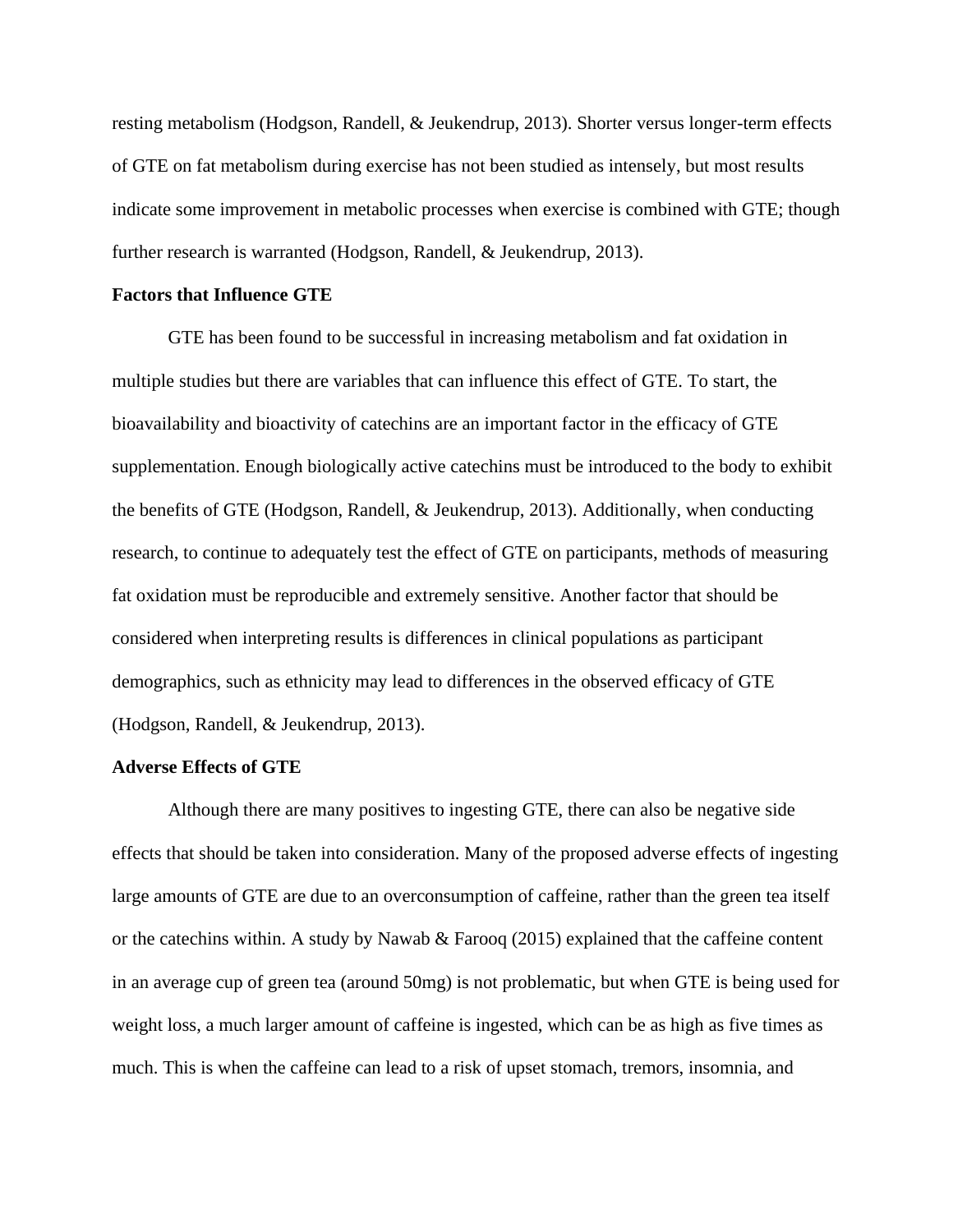restlessness (Nawab & Farooq, 2015). Another important consideration has to do with iron absorption in the body. Tannins, which make up a considerable portion of green tea, commonly bind to non-heme iron in the body when ingested. This in turn can lead to problems with digestion and absorption of iron, possibly leading to iron deficiency, in which one can experience irritability, heartbeat arrhythmias, headaches, shortness of breath, and feeling weak (Nawab  $\&$ Farooq, 2015). Green tea has also been found to interfere with folate when ingested, which is an essential component of protecting DNA from unwanted alterations due to cancer. Folate is also important in preventing anemia, making red blood cells, and protecting individuals from heart disease (Nawab  $&$  Farooq, 2015). Another problem that can arise with excess green tea consumption is dehydration. As green tea is a natural diuretic, it can lead to increased voiding and therefore depleted electrolyte levels and dehydration (Nawab & Farooq, 2015). Before taking GTE supplementation, individuals should also consult with their doctor, as it has been found that green tea can interfere with some medications such as lithium, blood thinners, and MAOI inhibitors. Additionally, in combination with other medications or supplements, liver toxicity, and oxidative stress can occur with GTE supplementation (Nawab & Farooq, 2015). Other adverse outcomes to excessive green tea intake (5-6L/d) could lead to nausea, bloating, indigestion, and diarrhea, while excessive consumption of caffeine in green tea can lead to headache, loss of appetite, vomiting, dizziness, confusion, and psychomotor agitation (Nawab & Farooq, 2015). While very excessive amounts of GTE would have to be consumed (>five times the normal ~50mg of supplement or 5-6L of green tea) to produce many of these undesirable side effects, they should be taken into consideration when ingesting GTE, particularly for weight loss.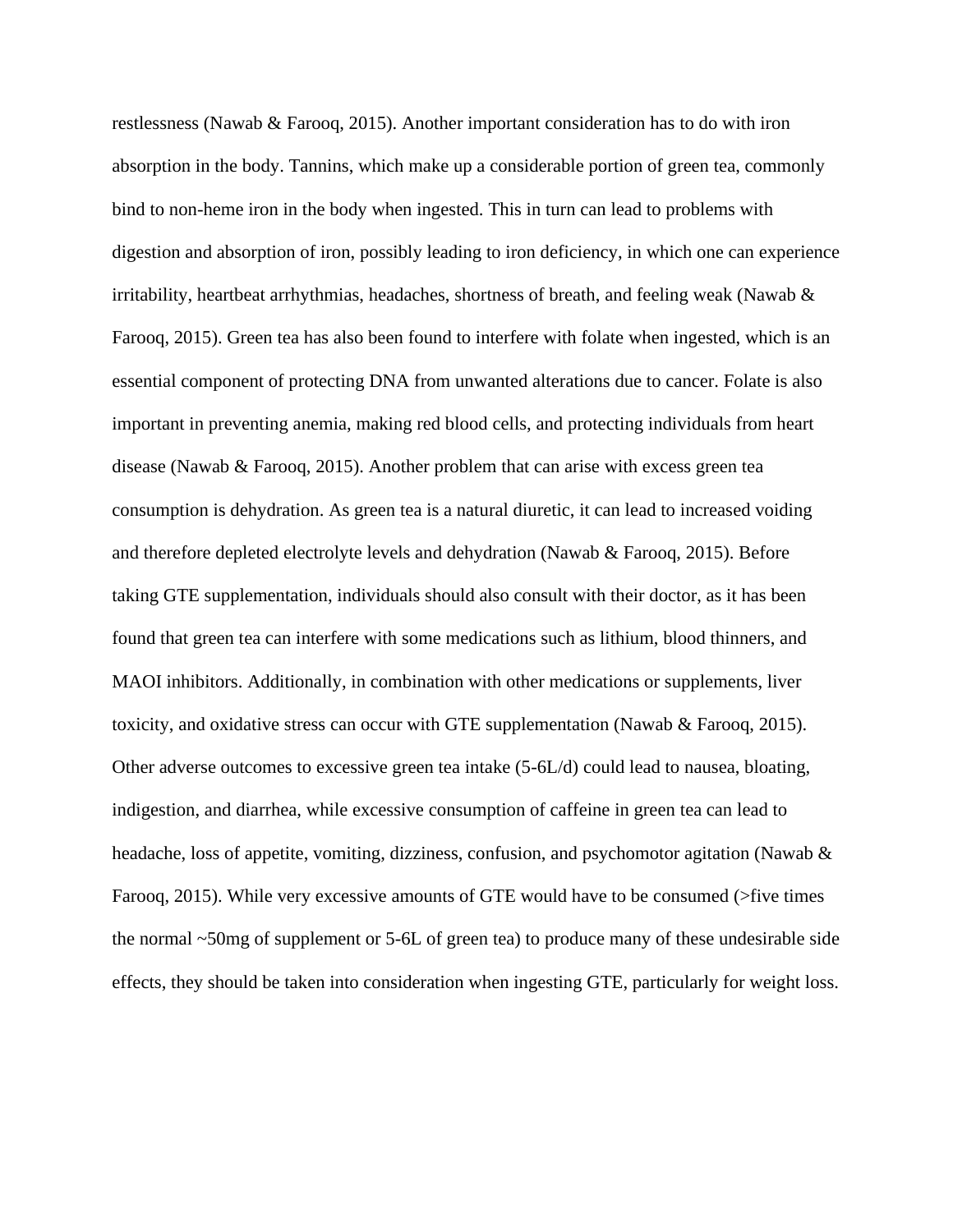# **Conclusion**

Widespread research has shown that GTE is successful in promoting an increase in fat oxidation and increased metabolism when combined with exercise. Some studies have found GTE is also successful in increasing energy expenditure and fat oxidation at rest, but these results may not be chronic. For optimal results, GTE should be consumed regularly in combination with moderate-intensity exercise to exhibit an effect on body weight and metabolism. The most drastic results are seen when a thermogenic drink is consumed within about 15 minutes before beginning exercise, but excessive intake should be avoided due to potentially adverse effects. Promising benefits, such as body composition changes, increased fat oxidation during exercise, and changes in anti-inflammatory and metabolic markers have been observed as a result of combining GTE and exercise. Based on the research studied, GTE supplementation  $(\sim 270 \text{mg})$  should be taken (in capsule form, in a cup of green tea, in a thermogenic drink) shortly before beginning exercise to produce the most successful results, such as increased fat oxidation and changes in anti-inflammatory and metabolic markers, as well as improvements in body composition.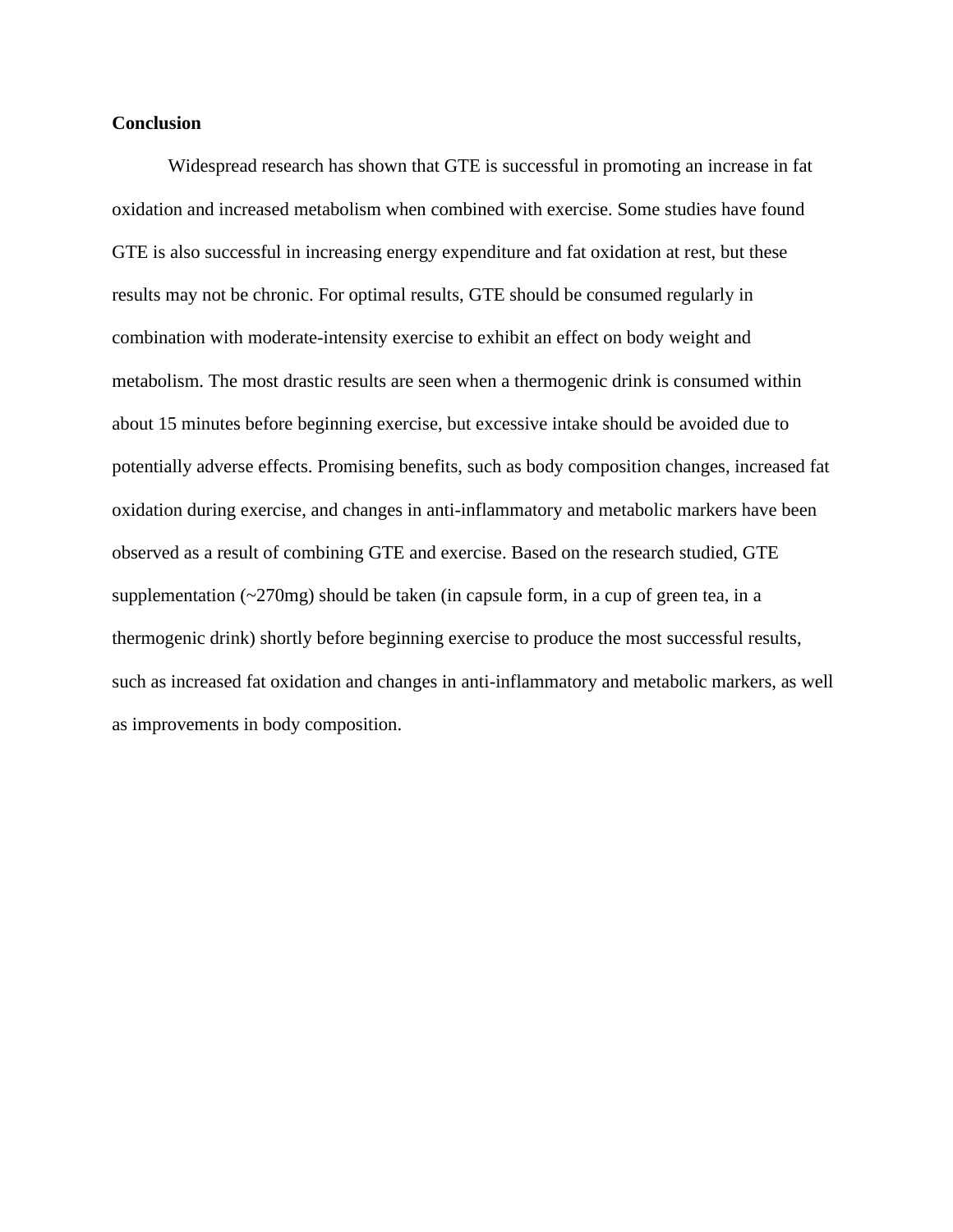# References

- Bagheri, R. Rashidlamir, A., Ashtary-Larky, D., Wong, A., Alipour, M., Motevalli, M.S., Chebbi, A., Laher, I., & Zouhal, H. (2019). Does green tea extract enhance the anti inflammatory effects of exercise on fat loss? *British Journal of Clinical Pharmacology, 85*(4), 753-762.<https://doi.org/10.1111/bcp.14176>
- Berube-Parent, S., Pelletier, C., Dore, J., & Tremblay, A. (2005). Effects of encapsulated green tea and Guarana extracts containing a mixture of epigallocatechin-3-gallate and caffeine on 24 h energy expenditure and fat oxidation in men. *British Journal of Nutrition, 94*(3), 432- 436. doi:10.1079/BJN20051502
- Dalbo, V.J., Roberts, M.D., Stout, J.R., & Kerksick, C.M. (2008). Acute effects of ingesting a commercial thermogenic drink on changes in energy expenditure and markers of lipolysis. *Journal of the International Society of Sports Nutrition, 5*(6).
- Dulloo, A.G., Duret, C., Rohrer, D., Girardier, I., Mensi, N., Fathi, M., Chantre, P., & Vandermander, J. (1999). Efficacy of green tea extract rich in catechin polyphenols and caffeine in increasing 24-h energy expenditure and fat oxidation in humans. *The American Journal of Clinical Nutrition, 70*(6), 1040-1045. <https://doi.org/10.1093/ajcn/70.6.1040>
- Hodgson, A.B., Randell, R.K., Boon, N., Garczarek, U., Mela, D.J., Jeukendrup, A.E., & Jacobs, D.M. (2013). Metabolic response to green tea extract during rest and moderate-intensity exercise. *The Journal of Nutritional Biochemistry, 24*(1), 325-334. <https://doi.org/10.1016/j.jnutbio.2012.06.017>
- Hodgson, A.B., Randell, R.K., & Jeukendrup, A.E. (2013). The effect of green tea extract on fat oxidation at rest and during exercise: Evidence of efficacy and proposed mechanisms. *Advances in Nutrition, 4*(2), 129-140.<https://doi.org/10.3945/an.112.003269>
- Ichinose, T., Nomura, S., Someya, Y., Akimoto, S., Tachiyashiki, K., & Imaizumi, K. (2011). Effect of endurance training supplemented with green tea extract on substrate metabolism during exercise in humans. *Scandinavian Journal of Medicine & Science in Sports, 21*(4), 598-605.<https://doi.org/10.1111/j.1600-0838.2009.01077.x>
- Kaur, T., Pathak, C.M., Pandhi, P., & Khanduja, K.L. (2008). Effects of green tea extract on learning, memory, behavior and acetylcholinesterase activity in young and old male rats. *Brain and Cognition, 67*(1), 25-30. https://doi.org/10.1016/j.bandc.2007.10.003
- Lockwood, C.M., Moon, J.R., Smith, A.E., Tobkin, S.E., Kendall, K.L., Graef, J.L., Cramer, J.T., & Stout, J.R. (2010). Low-calorie energy drink improves physiological response to exercise in previously sedentary men: A placebo controlled efficacy and safety study.  *Journal of Strength and Conditioning Research, 24*(8), 2227-2238.
- Nawab, A. & Farooq, N. (2015). Review on green tea constituents and its negative effects. *The Pharma Innovation Journal, 4*(1), 21-24.